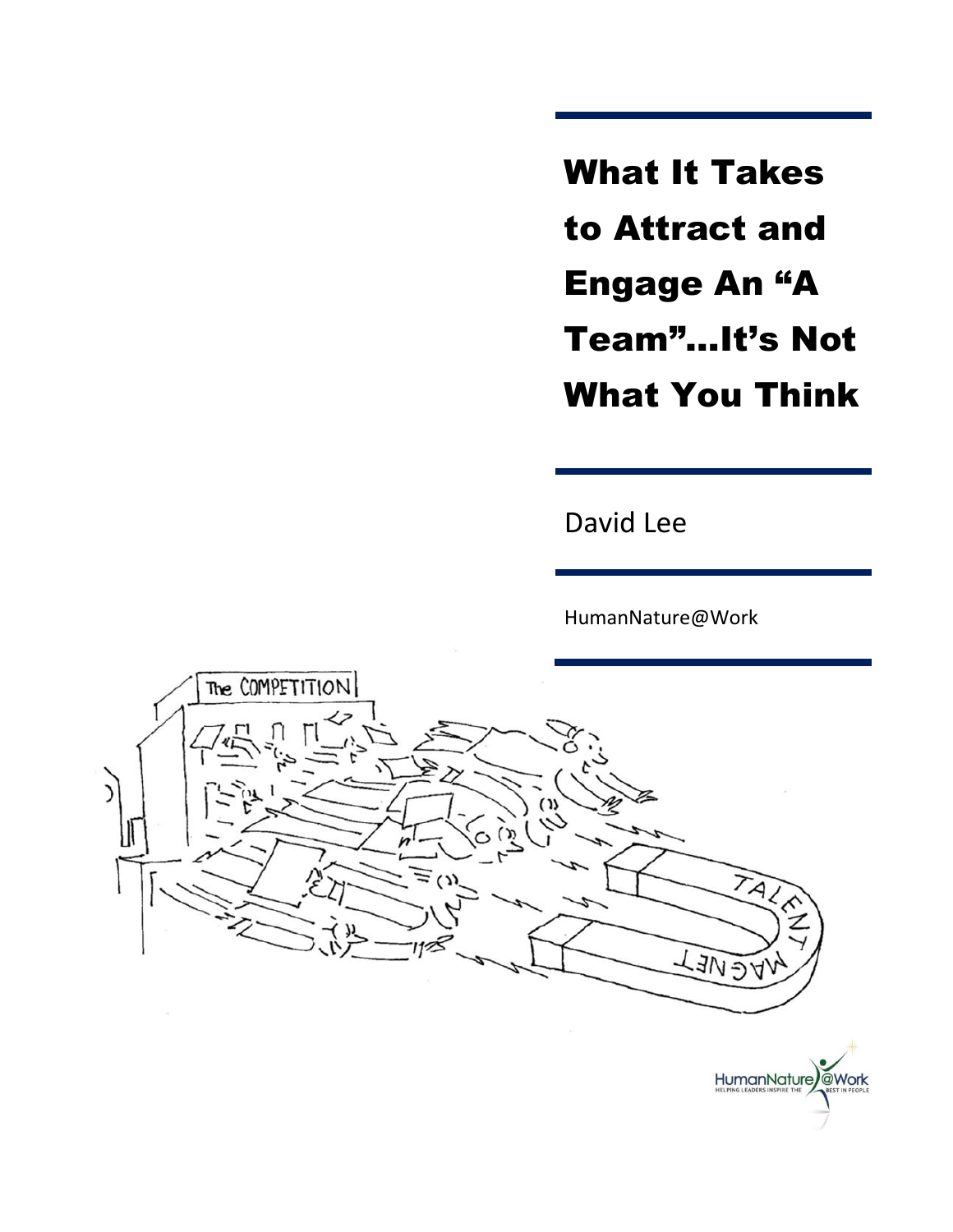#### **How to Become a Talent Magnet for A-List Talent**

# **"***First,* **create a great work experience** *and then* **get better at telling the world about it."**

- 1. Assess the current work experience you deliver for positives and negatives.
- 2. Remove or mitigate as many of the negatives as possible.
- 3. Help your management team excel at delivering a work experience that attracts A-List Talent and… brings out the best in each employee.
- 4. Get better at "telling your story" to the labor market and help your employees become more effective recruiters by doing the same.

Gallup finds that it takes more than a 20% pay raise to lure most employees away from a manager who engages them, and next to nothing to poach most disengaged workers.

Low engagement teams typically endure turnover rates that are 18% to 43% higher than highly engaged teams.

Employee retention strategies demand people management skills

Source: The 'Great Resignation' Is Really the 'Great Discontent' by Vipula Gandhi and Jennifer Robison, Gallup, July 21, 2021

<https://www.gallup.com/workplace/351545/great-resignation-really-great-discontent.aspx>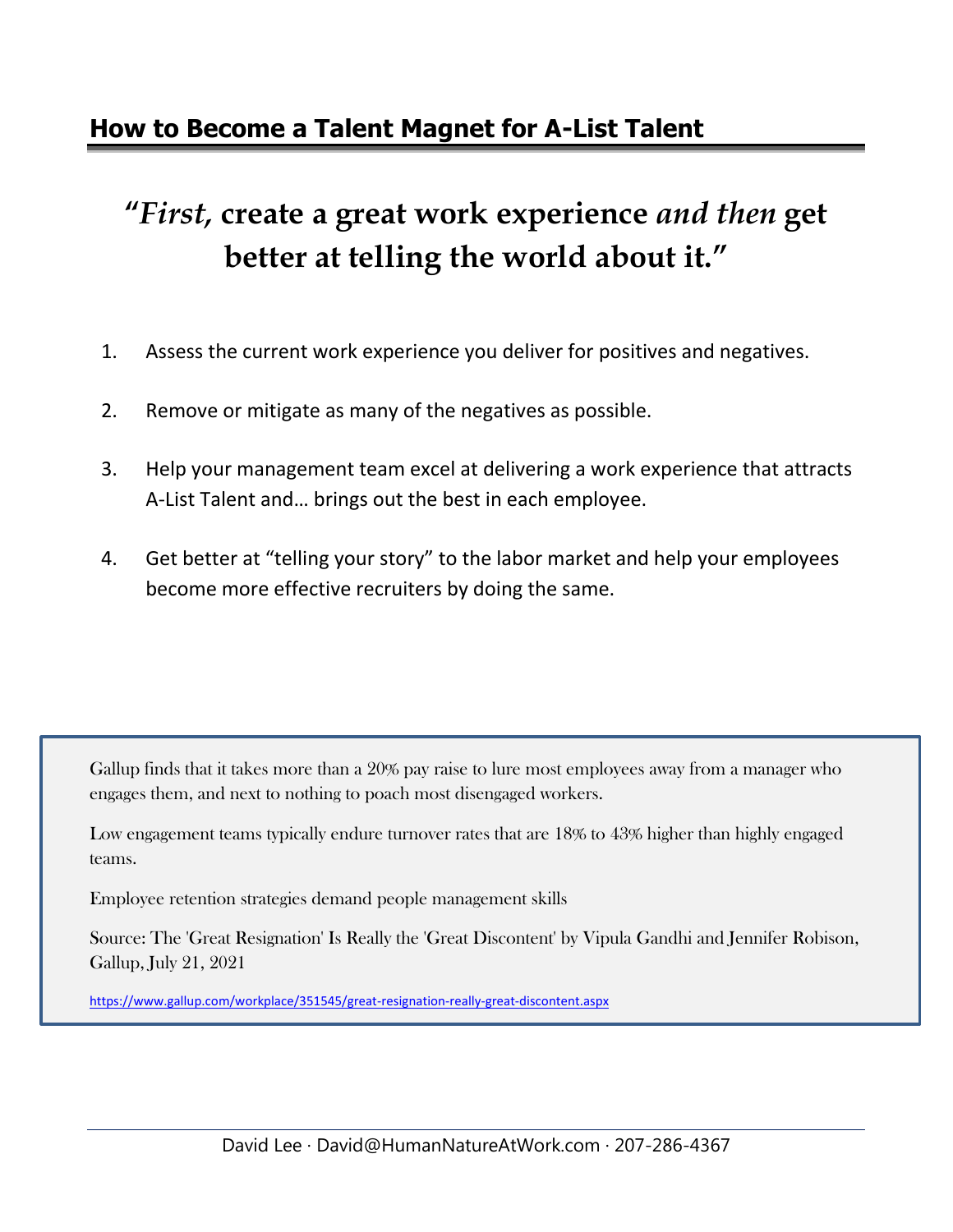#### **How Well Do You Satisfy What Today's Employee Is Looking for In a Work Experience?**

**Directions:** Using the rating scale below, please rate how well your management team, and organization as a whole, satisfies what today's employees are looking for in a work experience.

**1-Poorly 2-Somewhat 3-Well 4-Very Well 5-Exceptionally Well**

| 1. Meaningful Work That Is Connected To a Big Picture                                |
|--------------------------------------------------------------------------------------|
| 2. The Power To Contribute And Make A Difference                                     |
| 3. Pride In One's Work And One's Employer                                            |
| 4. The Opportunity To Learn And Grow                                                 |
| 5. The Experience Of Mastery; The Chance To Excel                                    |
| 6. Autonomy                                                                          |
| 7. Ongoing, Clear Communication, Including Clear Expectations And<br><b>Feedback</b> |
| 8. Psychological Safety                                                              |
| 9. Relational vs. Transactional Culture                                              |
| <b>10. Personal And Professional Respect</b>                                         |
| 11. To Be Seen And Treated As An Individual                                          |
| 12. Work/Life Balance—i.e. Respecting the Right to Have a Personal Life              |
| <b>13. Flexibility</b>                                                               |
| <b>14. Recognition</b>                                                               |
| <b>15. Appreciation</b>                                                              |
| <b>16. Belonging And Community</b>                                                   |
| 17. Some Fun And "Lightness" Interspersed With Hard Work                             |
|                                                                                      |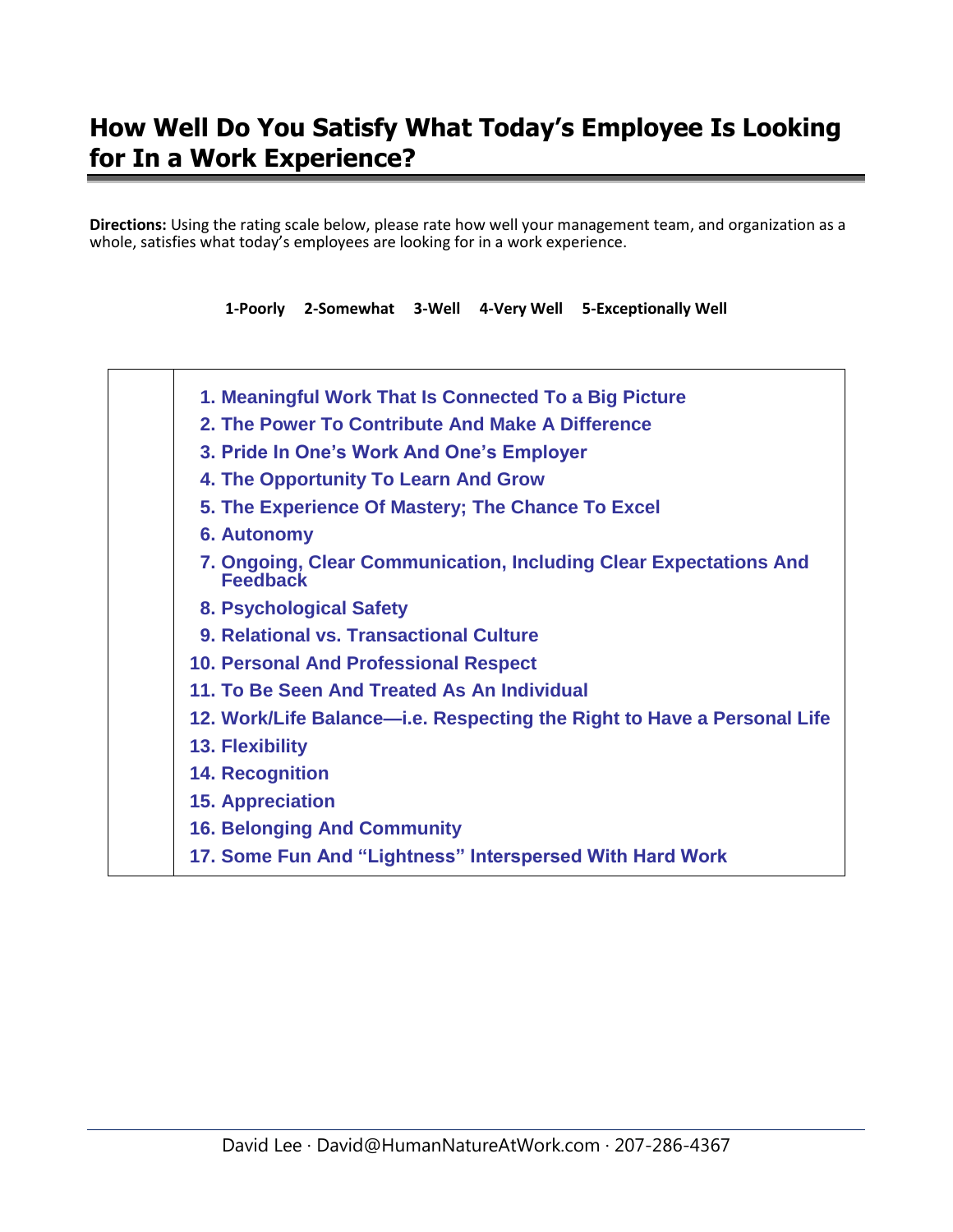- 1. Surveys (aren't enough)
- 2. Interviews
- 3. "Help me, help you, help us" Conversations

## **Putting This in Action**

- 1. Share what you've learned with your management team.
- 2. Identify how well you are delivering what today's employees are looking for in a work experience.
- 3. Help your management team learn how to create a "Talent Magnet work experience" that attracts, retains, and inspires A-List Talent.
- 4. Help managers develop constructive conversation, constructive feedback, and psychological safety skills.
- 5. Develop your management team's ability to engage employees in "Help me help you help us" Conversations.
- 6. Learn how to capture and tell better "This is what makes us a great place to work" Stories.